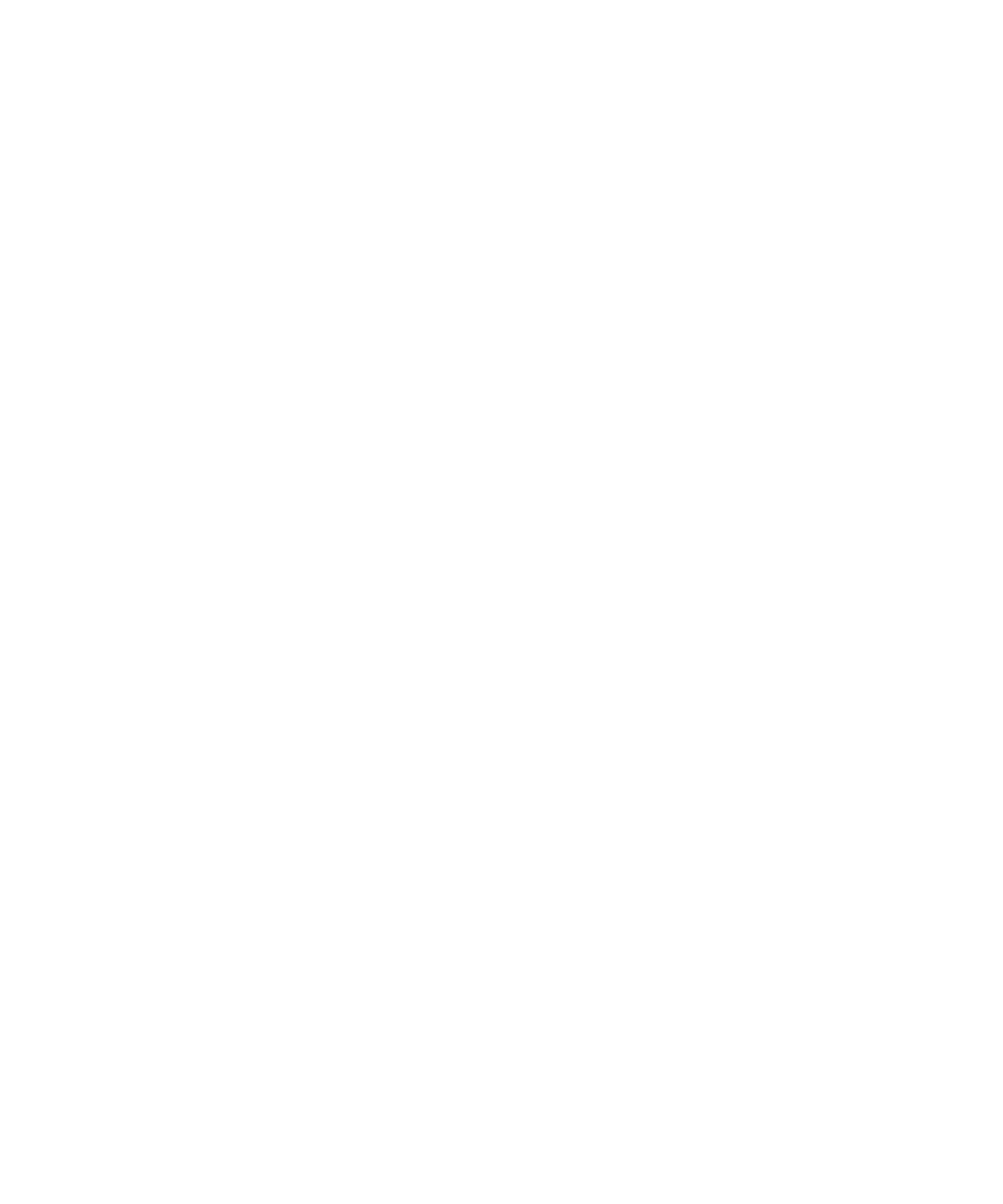## Vortex OpenSplice

## **MIGRATION GUIDE**



Part Number: OS-MG6 Doc Issue 09, 7 November 2017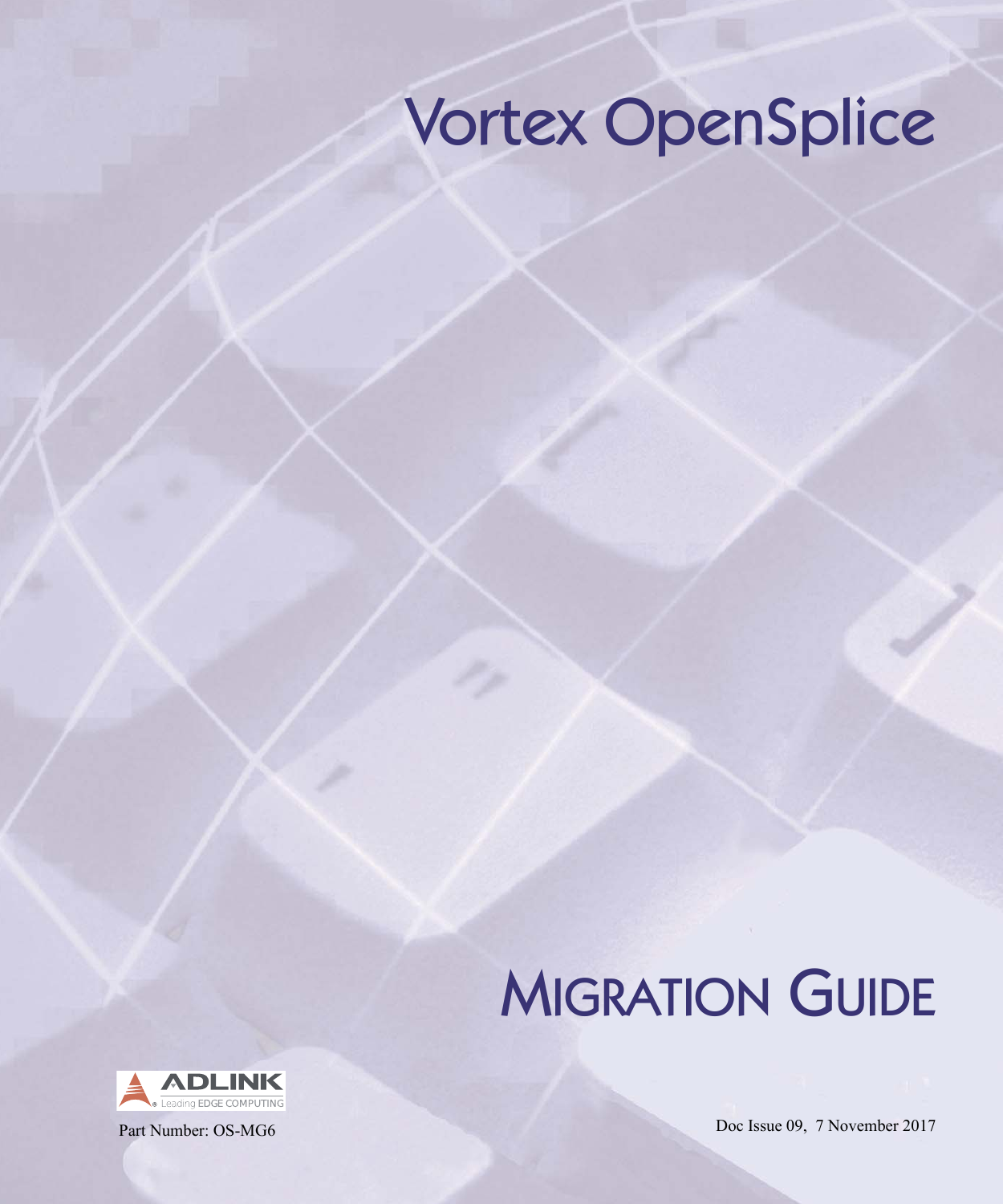#### **Copyright Notice**

© 2006 to 2017 ADLINK Technology Limited. All rights reserved.

This document may be reproduced in whole but not in part.

The information contained in this document is subject to change without notice and is made available in good faith without liability on the part of ADLINK Technology Limited.

All trademarks acknowledged.

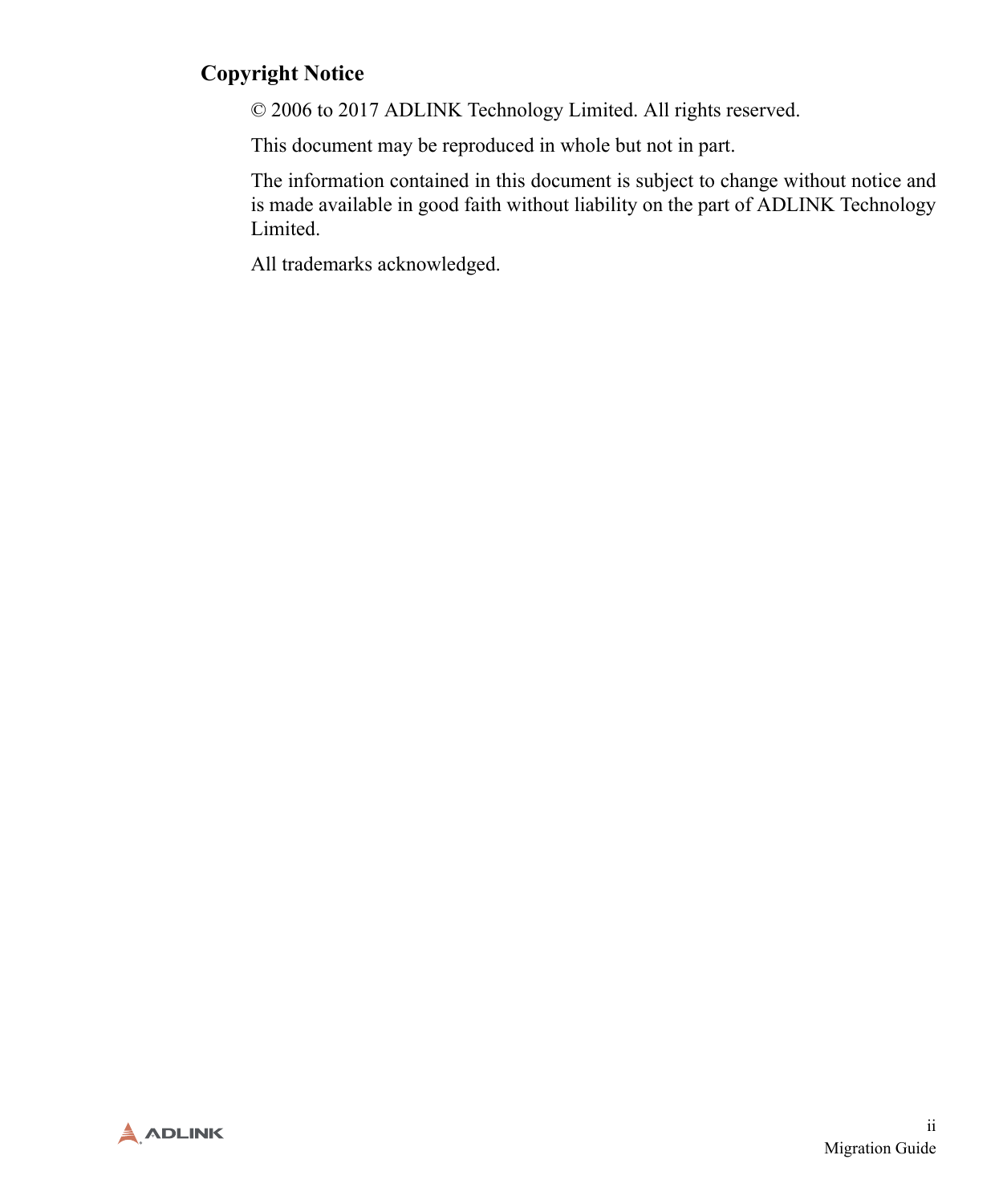## **Preface**

### **About this Migration Guide**

This *Migration Guide* is intended to help users migrate their existing code from OpenSplice version *5.x* to OpenSplice version *6.x*.



This guide is **only** intended for customers who are currently using *OpenSplice V5.x* and who want to migrate to *OpenSplice 6.x*. Migration from older versions up to V5.x is covered by separate Migration Guides.

∕∖∖

This guide *does not* cover all of the differences which exist between the OpenSplice version 6.x and previous versions, only those which affect compatibility. Please refer to the Release Notes for a complete list of the changes in the new version.

The C language binding is provided with a special *legacy mode* which enables pre-version 6.x code to be used without modification. *i*

#### **Conventions**

The conventions listed below are used to guide and assist the reader in understanding the Migration Guide.



Item of special significance or where caution needs to be taken.

Item contains helpful hint or special information.



*C*

Information applies to Windows (*e.g.* XP, 2003, Windows 7) only.

Information applies to Unix based systems (*e.g.* Solaris) only.

- C language specific.
- C++ language specific. *C++*

*Java*

Java language specific.

Hypertext links are shown as *blue italic underlined*.

On-Line (PDF) versions of this document: Items shown as cross references, *e.g. Contacts* [on page iv,](#page-5-0) act as hypertext links: click on the reference to go to the item.

% Commands or input which the user enters on the command line of their computer terminal

Courier fonts indicate programming code and file names.

Extended code fragments are shown in shaded boxes:

NameComponent newName $[]$  = new NameComponent $[1]$ ;

```
 // set id field to "example" and kind field to an empty string
 newName[0] = new NameComponent ("example", "");
```
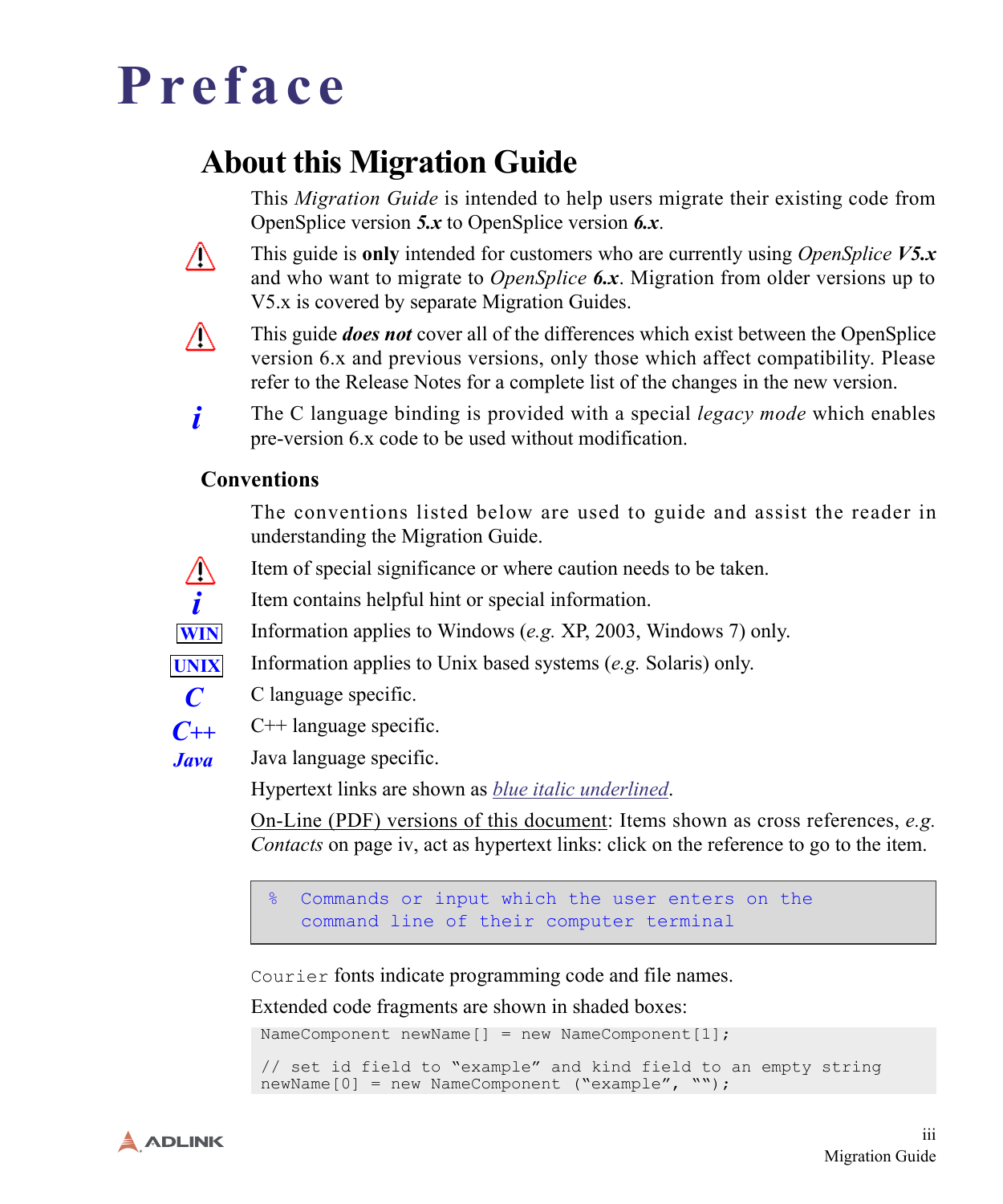*Italic* and *Italic Bold* indicate new terms, or emphasise an item.

Sans-serif and **sans-serif bold** indicate Graphical User Interface (GUI) and Integrated Development Environment (IDE) elements and commands; for example, 'click the Cancel button' and 'choose **File > Save**'.

<span id="page-5-0"></span>**Step 1:** One of several steps required to complete a task.

### **Contacts**

ADLINK can be reached at the following contact points for information and technical support.

| <b>USA Corporate Headquarters</b>    | <b>European Head Office</b>           |
|--------------------------------------|---------------------------------------|
| <b>ADLINK Technology Corporation</b> | <b>ADLINK Technology Limited</b>      |
| 400 TradeCenter                      | The Edge                              |
| Suite 5900                           | 5th Avenue, Team Valley               |
| Woburn, MA                           | Gateshead                             |
| 01801                                | NE11 0XA                              |
| <b>USA</b>                           | UK                                    |
|                                      |                                       |
| $T-1.$ $1.701$ $F/A$ $F010$          | $T_{\rm e}$ 1. 14. (0) 101. 107. 0000 |

Tel: +1 781 569 5819

Tel: +44 (0)191 497 9900

| Web:    | http://ist.adlinktech.com |
|---------|---------------------------|
| E-mail: | ist info@adlinktech.com   |

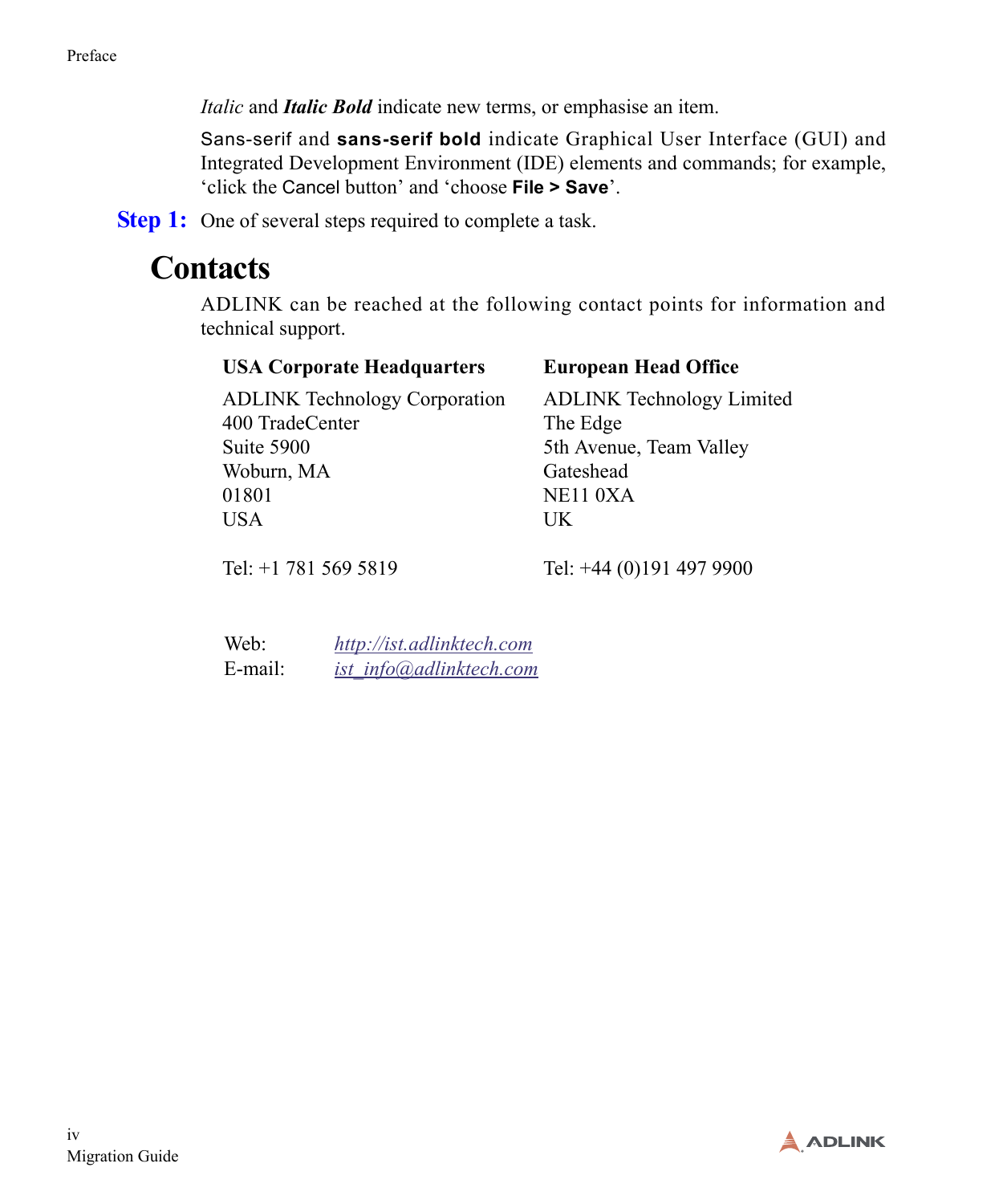# **MIGRATION TO** VERSION 6.X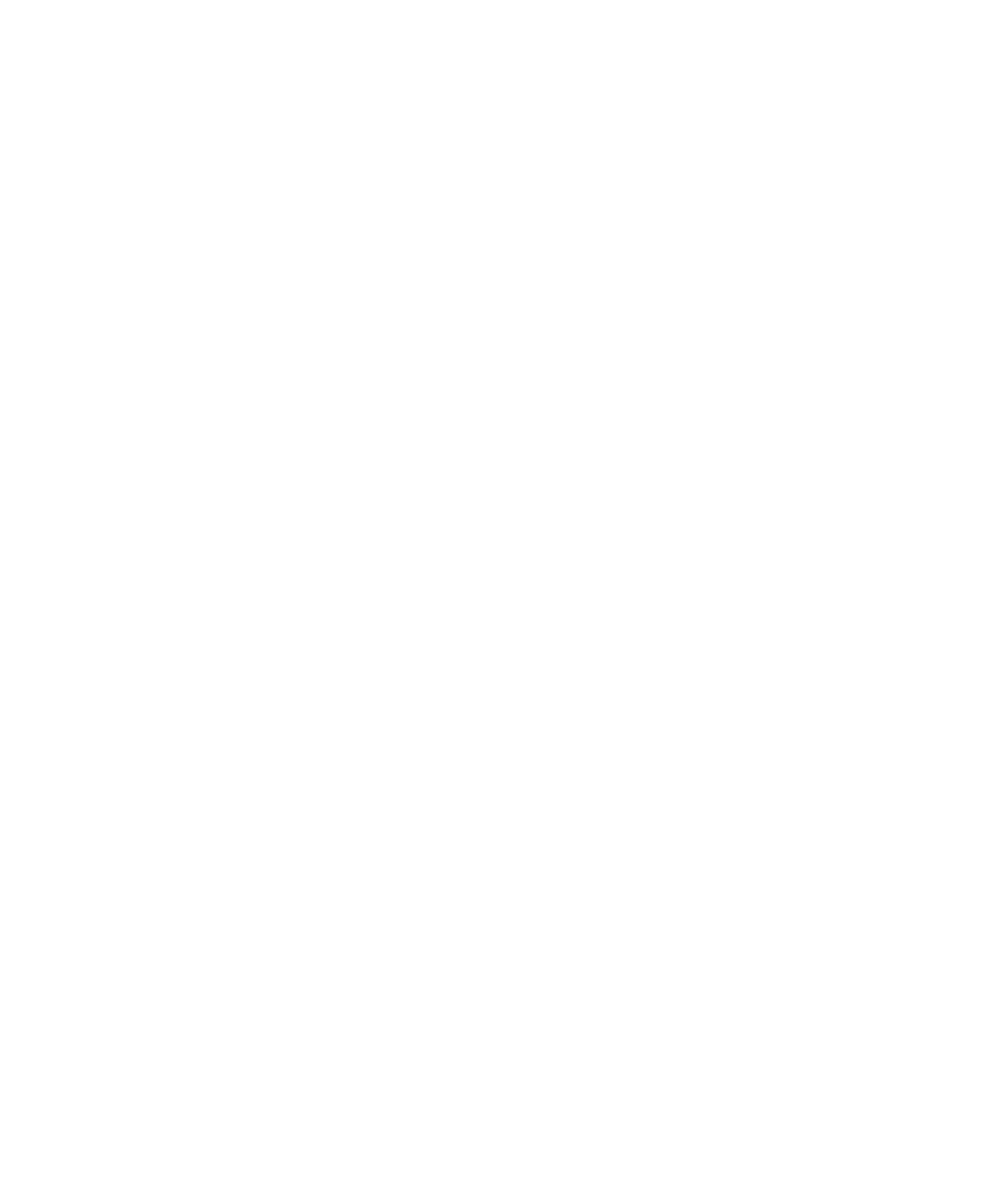#### *CHAPTER*

# *1 Critical differences*

*This guide is intended to help users of OpenSplice Version 5 with the migration of their existing code-base to the new version of OpenSplice (V6.x).*

*Not all changes in the product are described here, as this document is focused on those changes that can cause incompatibilities between existing code and the new version of OpenSplice.*

*A complete list of all changes in the product can be found in the Release Notes.*

#### *1.1* **OpenSplice configuration file**

 $\bigwedge$ 

In OpenSplice V6.x a new *required* configuration element called *Id* is added to the Domain tag.

This element specifies the domain Id of the instantiated DDS domain. If several different DDS domains are required to run simultaneously, then they must all have their own unique domain Id.

Example config file for OpenSplice V6.x (the **bold** element needs to be added):

```
<Domain>
       <Name>OpenSpliceV6</Name>
       <Id>1</Id> 
       <Database>
          <Size>10485760</Size>
       </Database>
       <Lease>
          <ExpiryTime update_factor="0.05">60.0</ExpiryTime>
       </Lease>
</Domain>
```
This gives the domain an Id value of **1**.

#### *1.2* **API call changes**

In OpenSplice V6.x the *create\_participant*, *lookup\_participant*, *lookup\_domain* and *get\_domain\_id* API calls are changed.

The QoS settings *ReaderLifecycle* and *DataWriter reliability* have also changed.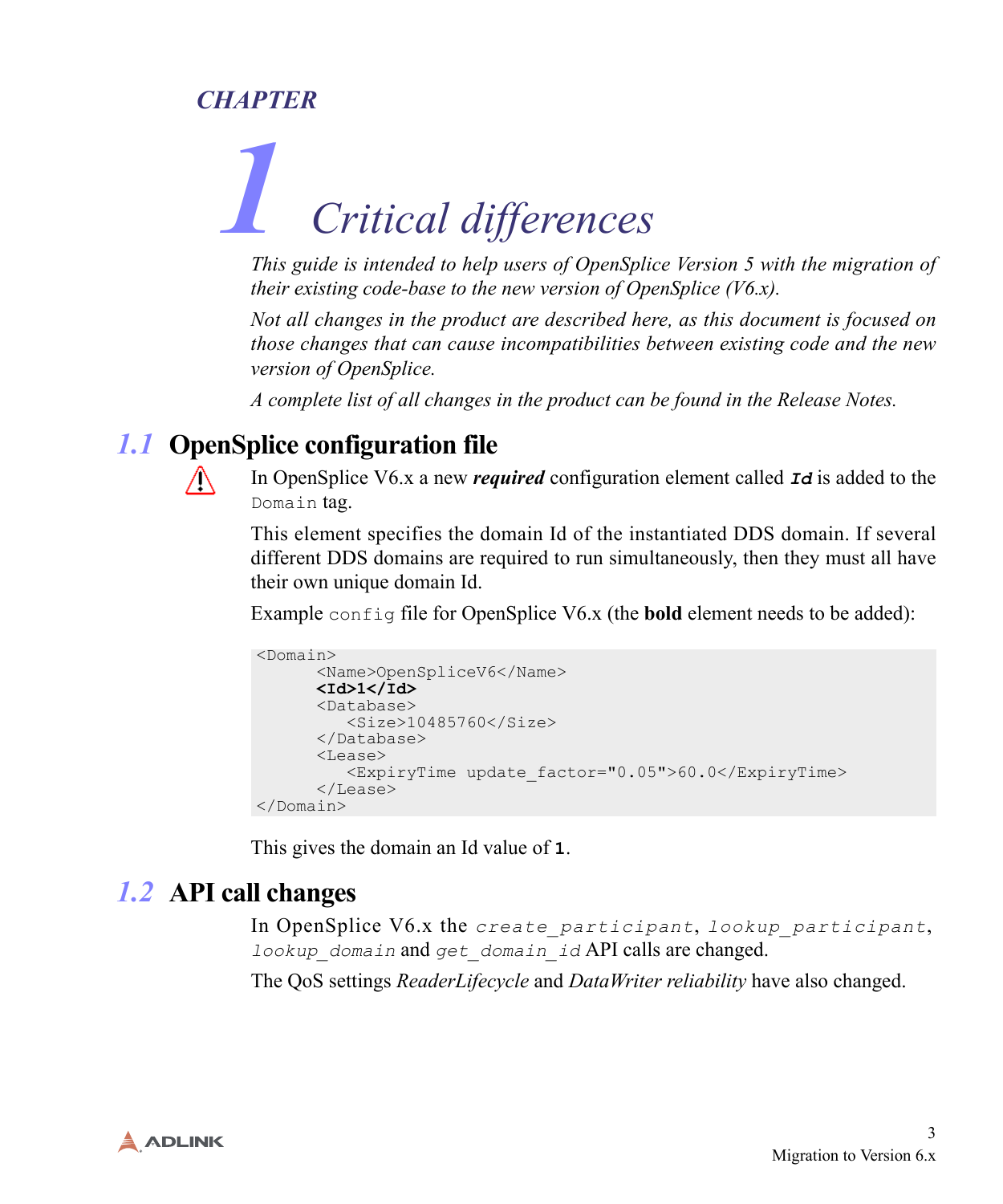#### *1.2.1* **Parameter** *DomainId\_t* **is now an integer**



The parameter **DomainId\_t** is now changed from a *string* to an *integer*. The new constant *DDS\_DOMAIN\_ID\_DEFAULT* can be used for this parameter. If this is done the value of new Id tag from the configuration file specified by the environment variable called OSPL\_URI will be used.

It is recommended that you use this domain Id in conjunction with the OSPL\_URI environment variable instead of hard-coding a domain Id into your application, since this gives you much more flexibility in the deployment phase of your product.

The example code below illustrates this usage (differences indicated in **bold**).

#### **Example using OpenSplice V5 with the SAC API**

```
DDS DomainParticipantFactory dpf;
DDS_DomainParticipant dp;
DDS_DomainId_t domain = "";
dpf = DDS DomainParticipantFactory get instance();
\sqrt{*} Create a domain participant with a NIL listener and
 * "" as the value of the DomainId_t parameter.
 */
dp = DDS_DomainParticipantFactory_create_participant (
     dpf,
     domain,
    DDS_PARTICIPANT_QOS_DEFAULT,
    NULL, /* NIL listener */DDS STATUS MASK NONE);
```
#### **Example using OpenSplice V6.x with the SAC API**

```
DDS DomainParticipantFactory dpf;
DDS DomainParticipant dp;
DDS_DomainId_t domain = DDS_DOMAIN_ID_DEFAULT;
dpf = DDS DomainParticipantFactory get instance();
/* Create a domain participant with a NIL listener and
* DDS DOMAIN ID DEFAULT as the value of the DomainId t parameter.
 */
dp = DDS_DomainParticipantFactory_create_participant (
     dpf,
     domain,
     DDS_PARTICIPANT_QOS_DEFAULT,
     NULL,/* NIL listener */
    DDS STATUS MASK NONE);
```
#### *1.2.2* **Change in** *ReaderLifecycle* **QoS (invalid sample setting)**

The QoS setting that determines whether OpenSplice creates invalid samples to communicate state changes, called *enable\_invalid\_samples*, is now deprecated. Invalid samples, in the past, could only be either enabled or disabled. There is a replacement QoS setting, called *invalid\_sample\_visibility*, which accepts *three* values:

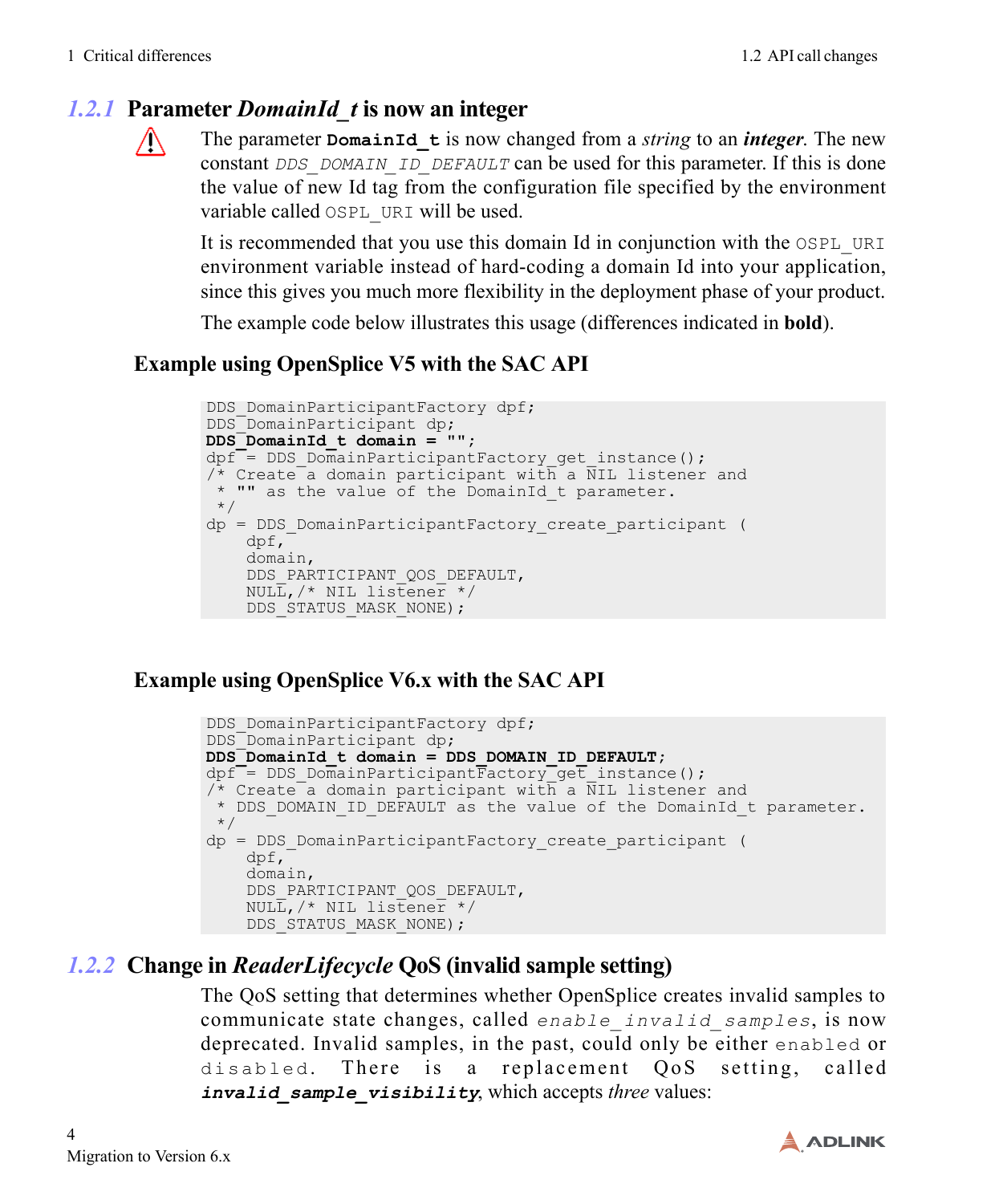#### **MINIMUM\_INVALID\_SAMPLES**:

Acts like the old enable invalid samples  $=$  true, an invalid sample will be created if there's no regular sample on which the state change can be piggy-backed (this is the default behavior).

#### **NO\_INVALID\_SAMPLES**:

Acts like the old enable invalid samples = false, no invalid samples are created.

#### **ALL\_INVALID\_SAMPLES**:

Currently not implemented, but in the future will create an invalid samples for all state changes even if a regular sample is available.

Using the deprecated setting will cause a warning to be logged to the info log. It will be removed from the product in the future. If applicable it is recommended to switch application code to the new *invalid\_sample\_visibility* setting instead.

#### *1.2.3* **Default** *DataWriter reliability* **QoS is now set to RELIABLE**

In the OpenSplice v5 series, the default DataWriter reliability QoS was set to BEST\_EFFORT. The OMG DDS Specification states that the default value should be **RELIABLE**. For the OpenSplice v6 series this has been corrected.

#### *1.3* **OpenSplice license management and environment changes**

OpenSplice V6.x uses Reprise License Manager instead of FlexLM to manage licenses. The licensing variables that need to be used have therefore changed.

Replace

#### **PTECH\_LICENSE\_FILE** *with* **prismtech\_LICENSE**

#### **LM\_LICENSE\_FILE** *with* **RLM\_LICENSE**

[You will need a new license file for V6.x. Please contact](mailto: ist_info@adlinktech.com) *ist\_info@adlinktech.com* to request one, if you have not already been sent it.

Refer to the chapter on *Licensing OpenSplice* in the *Getting Started Guide* for full details.